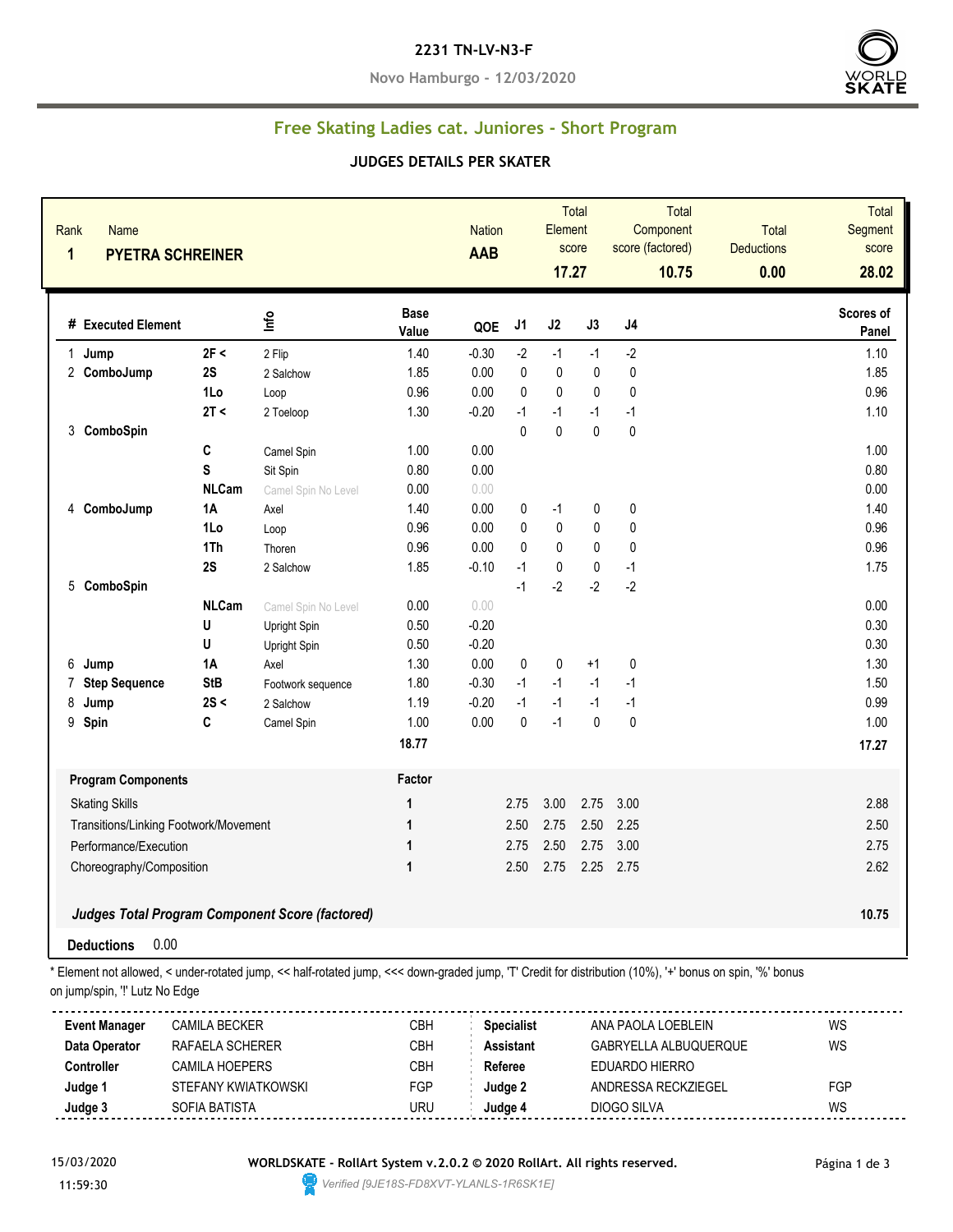# **Free Skating Ladies cat. Juniores - Short Program**

## **JUDGES DETAILS PER SKATER**

| Rank<br><b>Name</b><br>$\overline{2}$<br><b>RENATA BALTAZAR JUSTO</b> |                 |                                                        |                      | <b>Nation</b><br><b>PAP</b> |                                  | <b>Element</b><br>16.17          | <b>Total</b><br>score            |                                  | <b>Total</b><br>Component<br>score (factored)<br>10.00 | <b>Total</b><br><b>Deductions</b><br>$-1.00$ | <b>Total</b><br>Segment<br>score<br>25.17 |
|-----------------------------------------------------------------------|-----------------|--------------------------------------------------------|----------------------|-----------------------------|----------------------------------|----------------------------------|----------------------------------|----------------------------------|--------------------------------------------------------|----------------------------------------------|-------------------------------------------|
| # Executed Element                                                    |                 | lnfo                                                   | <b>Base</b><br>Value | QOE                         | J <sub>1</sub>                   | J2                               | J3                               | J <sub>4</sub>                   |                                                        |                                              | <b>Scores of</b><br><b>Panel</b>          |
| ComboSpin<br>1                                                        |                 |                                                        |                      |                             | 0                                | $-1$                             | $+1$                             | 0                                |                                                        |                                              |                                           |
|                                                                       | C               | Camel Spin                                             | 1.00                 | 0.00                        |                                  |                                  |                                  |                                  |                                                        |                                              | 1.00                                      |
|                                                                       | S               | Sit Spin                                               | 0.80                 | 0.00                        |                                  |                                  |                                  |                                  |                                                        |                                              | 0.80                                      |
|                                                                       | S               | Sit Spin                                               | 0.80                 | 0.00                        |                                  |                                  |                                  |                                  |                                                        |                                              | 0.80                                      |
| 2<br>Jump                                                             | <b>1A</b>       | Axel                                                   | 1.30                 | 0.10                        | 0                                | $+1$                             | $+1$                             | 0                                |                                                        |                                              | 1.40                                      |
| Spin<br>3                                                             | C               | Camel Spin                                             | 1.00                 | 0.00                        | 0                                | $\mathbf{0}$                     | $\mathbf{0}$                     | 0                                |                                                        |                                              | 1.00                                      |
| <b>Step Sequence</b><br>4                                             | St <sub>1</sub> | Footwork sequence                                      | 2.30                 | $-0.30$                     | $-1$                             | $-1$                             | $-1$                             | 0                                |                                                        |                                              | 2.00                                      |
| 5<br>ComboJump                                                        | 2T              | 2 Toeloop                                              | 1.85                 | $-0.20$                     | $-1$                             | $-1$                             | $-2$                             | $-1$                             |                                                        |                                              | 1.65                                      |
|                                                                       | <b>NJ</b>       | No Jump                                                | 0.00                 | 0.00                        | $\begin{array}{c} \n\end{array}$ | $\begin{array}{c} \n\end{array}$ | $\begin{array}{c} \n\end{array}$ | $\begin{array}{c} \n\end{array}$ |                                                        |                                              | 0.00                                      |
|                                                                       | 1Th             | Thoren                                                 | 0.96                 | $-0.05$                     | $-1$                             | 0                                | $-1$                             | 0                                |                                                        |                                              | 0.91                                      |
|                                                                       | 1S              | Salchow                                                | 0.61                 | $-0.05$                     | $-2$                             | 0                                | $-1$                             | 0                                |                                                        |                                              | 0.56                                      |
| Spin<br>6                                                             | S               | Sit Spin                                               | 0.80                 | 0.00                        | 0                                | $-1$                             | 0                                | 0                                |                                                        |                                              | 0.80                                      |
| $\overline{7}$<br>ComboJump                                           | 1F              | Flip                                                   | 0.86                 | 0.00                        | 0                                | 0                                | 0                                | 0                                |                                                        |                                              | 0.86                                      |
|                                                                       | 1Lo             | Loop                                                   | 0.96                 | 0.00                        | 0                                | 0                                | 0                                | 0                                |                                                        |                                              | 0.96                                      |
|                                                                       | 1Th             | Thoren                                                 | 0.96                 | 0.00                        | 0                                | $\mathbf 0$                      | $-1$                             | 0                                |                                                        |                                              | 0.96                                      |
|                                                                       | $2S \ll$        | 2 Salchow                                              | 0.93                 | $-0.35$                     | $-3$                             | $-2$                             | $-3$                             | $-2$                             |                                                        |                                              | 0.58                                      |
| 8<br>Jump                                                             | 2S <            | 2 Salchow                                              | 1.19                 | $-0.20$                     | $-2$                             | $-1$                             | $-1$                             | $-1$                             |                                                        |                                              | 0.99                                      |
| 9<br>Jump                                                             | 1Lo             | Loop                                                   | 0.90                 | 0.00                        | $\pmb{0}$                        | $\pmb{0}$                        | $\pmb{0}$                        | $\pmb{0}$                        |                                                        |                                              | 0.90                                      |
| 10 Spin                                                               | <b>NLCam</b>    | Camel Spin No Level                                    | $0.00*$              |                             | $-3$                             | $-3$                             | $-3$                             | $-3$                             |                                                        |                                              |                                           |
| 11 ComboSpin                                                          |                 |                                                        |                      |                             | $-2$                             | $-2$                             | $-1$                             | $-2$                             |                                                        |                                              |                                           |
|                                                                       | U               | Upright Spin                                           | $0.50*$              |                             |                                  |                                  |                                  |                                  |                                                        |                                              |                                           |
|                                                                       | U               | Upright Spin                                           | $0.50*$              |                             |                                  |                                  |                                  |                                  |                                                        |                                              |                                           |
|                                                                       |                 |                                                        | 17.22                |                             |                                  |                                  |                                  |                                  |                                                        |                                              | 16.17                                     |
| <b>Program Components</b>                                             |                 |                                                        | Factor               |                             |                                  |                                  |                                  |                                  |                                                        |                                              |                                           |
| <b>Skating Skills</b>                                                 |                 |                                                        | 1                    |                             | 2.75                             | 2.75                             | 2.50                             | 2.75                             |                                                        |                                              | 2.75                                      |
| Transitions/Linking Footwork/Movement                                 |                 |                                                        | $\mathbf{1}$         |                             | 2.50                             | 2.50                             | 2.50                             | 2.25                             |                                                        |                                              | 2.50                                      |
| Performance/Execution                                                 |                 |                                                        | $\mathbf{1}$         |                             | 2.25                             | 2.25                             | 2.25                             | 2.25                             |                                                        |                                              | 2.25                                      |
|                                                                       |                 |                                                        |                      |                             |                                  | 2.50 2.50                        | 2.50 2.50                        |                                  |                                                        |                                              |                                           |
| Choreography/Composition                                              |                 |                                                        | 1                    |                             |                                  |                                  |                                  |                                  |                                                        |                                              | 2.50                                      |
|                                                                       |                 | <b>Judges Total Program Component Score (factored)</b> |                      |                             |                                  |                                  |                                  |                                  |                                                        |                                              | 10.00                                     |
| Deductions -1.00                                                      | Falls:1         |                                                        |                      |                             |                                  |                                  |                                  |                                  |                                                        |                                              |                                           |

on jump/spin, '!' Lutz No Edge

| <b>Event Manager</b> | CAMILA BECKER       | CBH | <b>Specialist</b> | ANA PAOLA LOEBLEIN    | WS  |
|----------------------|---------------------|-----|-------------------|-----------------------|-----|
| Data Operator        | RAFAELA SCHERER     | СВН | <b>Assistant</b>  | GABRYELLA ALBUQUERQUE | WS  |
| <b>Controller</b>    | CAMILA HOEPERS      | СВН | Referee           | EDUARDO HIERRO        |     |
| Judge 1              | STEFANY KWIATKOWSKI | FGP | Judge 2           | ANDRESSA RECKZIEGEL   | FGP |
| Judge 3              | SOFIA BATISTA       | JRU | Judae 4           | DIOGO SILVA           | WS  |
|                      |                     |     |                   |                       |     |